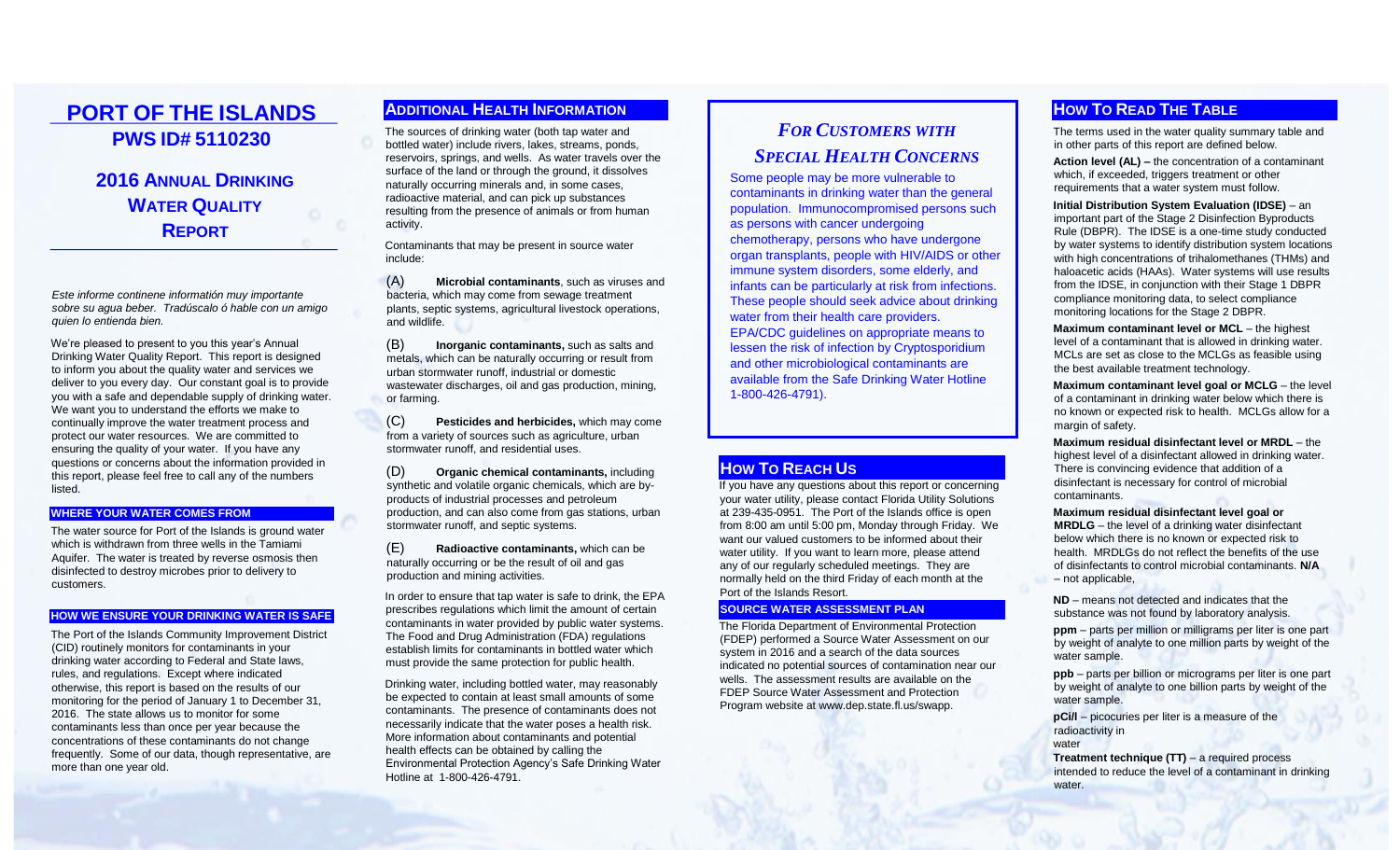| 2016 WATER QUALITY SUMMARY TABLE - PWS ID NO. 5110230     |                                       |                                    |                                               |                                              |                                |                                                                        |                                                                                                           |
|-----------------------------------------------------------|---------------------------------------|------------------------------------|-----------------------------------------------|----------------------------------------------|--------------------------------|------------------------------------------------------------------------|-----------------------------------------------------------------------------------------------------------|
| <b>Contaminant and Unit of Measurement</b>                | <b>Dates of sampling</b><br>(mo./yr.) | <b>MCL</b><br><b>Violation Y/N</b> | <b>Highest Monthly</b><br><b>Number</b>       | <b>MCLG</b>                                  |                                | <b>MCL</b>                                                             | <b>Likely Source of Contamination</b>                                                                     |
| Total Coliform Bacteria (positive samples)                | 1/15<br>1/15                          | $Y^A$<br>$Y^A$                     | $\overline{2}$                                | $\mathbf 0$                                  |                                | Presence of coliform bacteria in >1 sample<br>collected during a month | Naturally present in the environment                                                                      |
| <b>Contaminant and Unit of Measurement</b>                | Dates of sampling<br>(mo./yr.)        | <b>MCL</b><br><b>Violation Y/N</b> | Level Detected <sup>B</sup>                   | <b>Range of Results</b>                      | <b>MCLG or</b><br><b>MRDLG</b> | <b>MCL or MRDL</b>                                                     | <b>Likely Source of Contamination</b>                                                                     |
| <b>Inorganic Contaminants</b>                             |                                       |                                    |                                               |                                              |                                |                                                                        |                                                                                                           |
| Sodium (ppm)                                              | 12/15                                 | N                                  | 33.2                                          | N/A                                          | N/A                            | 160                                                                    | Salt water intrusion, leaching from soil                                                                  |
| <b>Synthetic Organic Contaminants</b>                     |                                       |                                    |                                               |                                              |                                |                                                                        |                                                                                                           |
| <b>Contaminant and Unit of Measurement</b>                | Dates of sampling<br>(mo./yr.)        | <b>MCL</b><br><b>Violation Y/N</b> | Level Detected <sup>B</sup>                   | <b>Range of Results</b>                      | <b>MCLG or</b><br><b>MRDLG</b> | <b>MCL or MRDL</b>                                                     | <b>Likely Source of Contamination</b>                                                                     |
| Pentachlorophenol (ppb)                                   | 12/16                                 | N                                  | .034                                          | N/A                                          | N/A                            | -1                                                                     | Discharge from wood preserving factories                                                                  |
| <b>Stage 1 Disinfectants and Disinfection By-Products</b> |                                       |                                    |                                               |                                              |                                |                                                                        |                                                                                                           |
| Chlorine and chloramines (ppm)                            | $1/16 - 12/16$                        | N                                  | 4.0                                           | $0.9 - 4.0$                                  | $\overline{4}$                 | 4.0                                                                    | Water additive used to control microbes                                                                   |
| <b>Stage 2 Disinfectants and Disinfection By-Products</b> |                                       |                                    |                                               |                                              |                                |                                                                        |                                                                                                           |
| Haloacetic acids (HAA5) (ppb)                             | 8/16                                  | N                                  | 15.7                                          | 15.4-15.7                                    | N/A                            | 60                                                                     | By-product of drinking water disinfection                                                                 |
| Total Trihalomethanes (TTHM) (ppb)                        | 8/16                                  | N                                  | 58.3                                          | 57.7-58.3                                    | N/A                            | 80                                                                     | By-product of drinking water disinfection                                                                 |
| <b>Contaminant and Unit of Measurement</b>                | <b>Dates of sampling</b><br>(mo./yr.) | <b>AL Exceeded</b><br>Y/N          | 90th Percentile<br><b>Result</b> <sup>B</sup> | No. of sampling<br>sites exceeding<br>the AL | <b>MCLG</b>                    | <b>AL (Action Level)</b>                                               | <b>Likely Source of Contamination</b>                                                                     |
| Lead and Copper (Tap Water) <sup>c</sup>                  |                                       |                                    |                                               |                                              |                                |                                                                        |                                                                                                           |
| Copper (tap water) (ppm)                                  | 10/15                                 | N                                  | 0.173                                         | 0                                            | 1.3                            | $AL = 1.3$                                                             | Corrosion of household plumbing systems; erosion of natural deposits;<br>leaching from wood preservatives |
| Lead (tap water) (ppb)                                    | 10/15                                 | N                                  | 10                                            | $\overline{2}$                               | $\mathbf 0$                    | $AL = 15$                                                              | Corrosion of household plumbing systems; erosion of natural deposits                                      |
| <b>TABLE NOTES:</b>                                       |                                       |                                    |                                               |                                              |                                |                                                                        |                                                                                                           |

A. We constantly monitor for various contaminants in the water supply to meet all regulatory requirements. Our water system was in violation of federal and state water quality standards for total coliforms during January 2 The level of total coliforms is shown in the Water Quality Summary Table. Coliforms are bacteria that are naturally present in the environment and are used as an indicator that other, potentially-harmful, bacteria may be p Coliforms were found in more samples than allowed and this was a warning of potential problems. Additional sampling was done during January and February 2015 to show that coliforms were no longer present in the water system.

B. Results in the level detected column for radioactive and inorganic contaminants and haloacetic acids and total trihalomethanes are the highest detected level at any sampling point. The result in the level detected colum chloramines is the highest running annual average, computed quarterly, of the monthly averages of all samples collected. The number reported in the 90<sup>th</sup> percentile result column for lead and copper is the 90<sup>th</sup> percenti samples for the most recent round of sampling. The range of results is the range of individual sample results (lowest to highest) for all monitoring locations as well as Stage 2 Disinfectants and Disinfection By-Products compliance results.